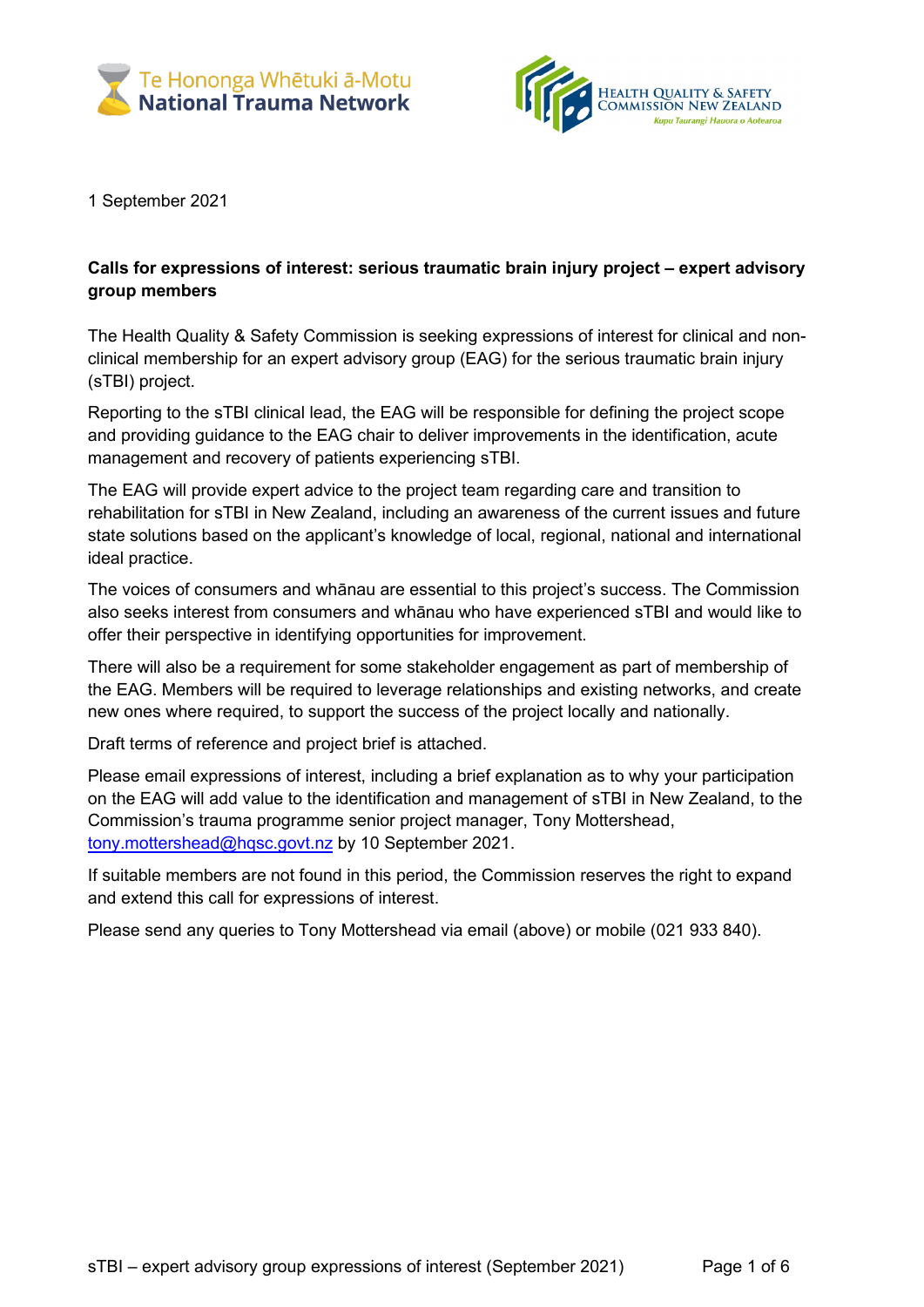### **Draft terms of reference – serious traumatic brain injury expert advisory group**

#### September 2021

*Note to reader – these terms of reference are draft pending approval from the expert advisory group (EAG) once established.*

### **1. Background**

In March 2019 the Accident Compensation Corporation (ACC) contracted the Commission to provide support to the National Trauma Network's (the Network's) programme of work.

The Network is led by clinical and programme directors in collaboration with a wide range of stakeholders including district health boards (DHBs), ambulance services, transport sector and researchers. Further information can be found on the Network's website [www.majortrauma.nz.](http://www.majortrauma.nz/)

The Health Quality & Safety Commission (the Commission) has established a trauma programme with three workstreams:

- 1. Quality improvement
- 2. Intelligence
- 3. Research.

The serious traumatic brain injury (sTBI) project is the third of three discrete areas of focus within the quality improvement workstream, which have included critical haemorrhage and major trauma rehabilitation. The work will be undertaken until the conclusion of the contract in June 2023.

In April 2021, the Perioperative Mortality Review Committee made a number of system recommendations that may be relevant to the scope of this project including:

- the development of a national consensus guideline on prioritising CT scans for trauma cases
- DHBs complete an audit of the application of the national consensus guidelines for each [Māori trauma] patient who did not get a CT scan to see if the guidelines were followed correctly
- DHBs review all cases of sTBI who were treated at non-neurosurgical centres, focusing on the appropriateness and effectiveness of decisions made about whether to transfer the patient, and on patient outcomes. DHBs should then change their destination and interhospital transfer policies so that, where safe and feasible, all patients with a significant TBI are transferred to a neuroscience centre
- DHBs review their protocols on transferring patients with sTBI to neurosurgical centres, with a specific focus on whether these sufficiently address inequity to achieve equitable care and case management. Trauma leads within each DHB should identify training opportunities that will support health care professionals to follow local protocols.

Given the future direction of health and disability system reforms, this project presents an opportunity to define some national consistency in the processes that support improved and consistent acute care management for sTBI cases.

These terms of reference apply to the EAG for the sTBI project (referred to from now on as 'the project').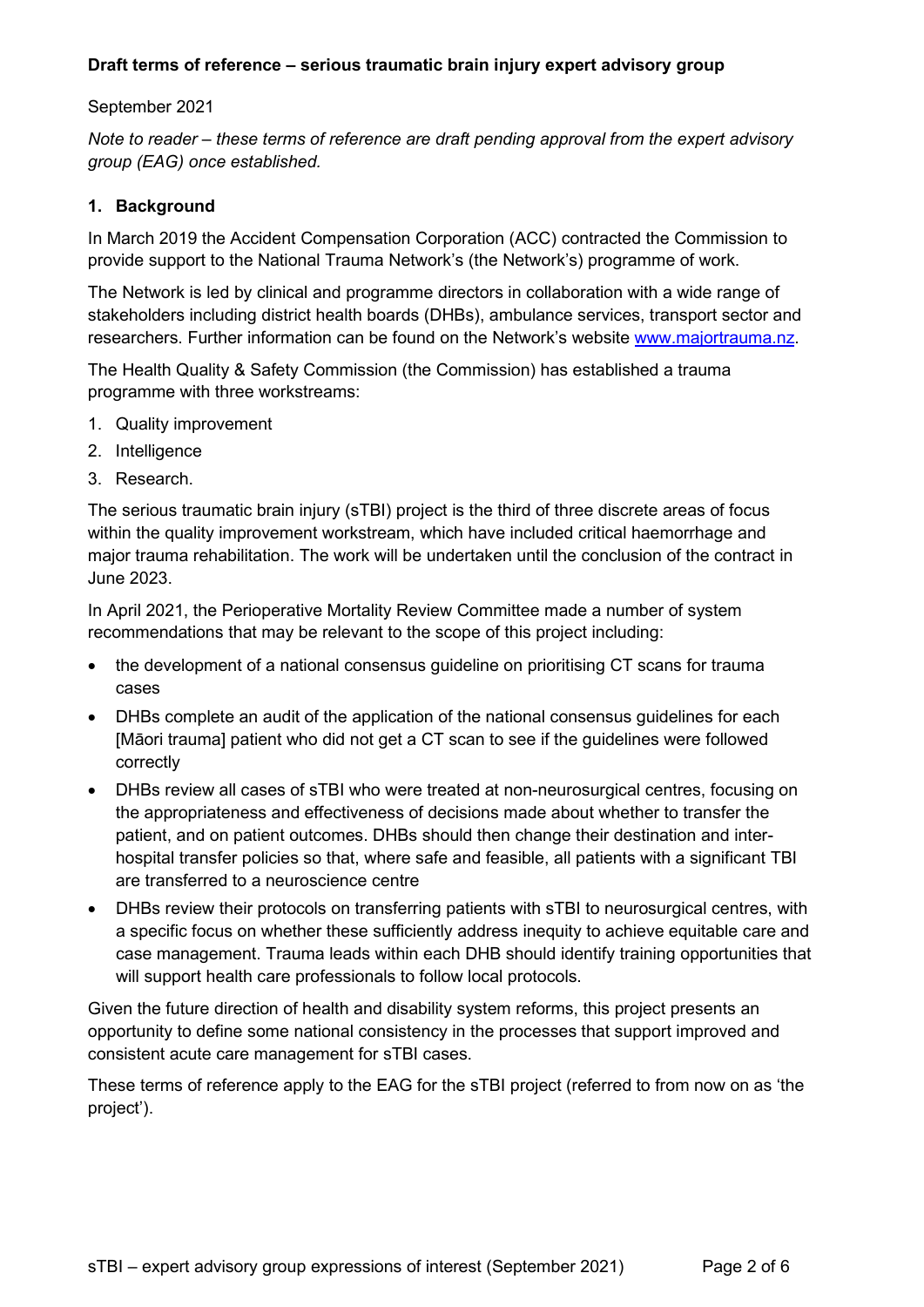## **2. Project purpose**

The purpose of the project is to develop national consistency in the acute management of sTBI (isolated or complex) patients that reduces mortality and secondary injury morbidity regardless of location of injury.

In alignment with the Perioperative Mortality Review Committee report recommendations, we believe there are three areas of focus to achieve consistency in care which include, but may not be limited to:

- pre-hospital management of cases and transport to requisite directive care facility
- first-receiving hospital acute management, including time to CT and factors affecting transfer to directive care facility, and reduction of secondary injury
- neuroscience facility capacity and the benefits a multidisciplinary team with expertise in neuroscience may offer to support best possible outcomes for sTBI patients, including initiation of recovery and rehabilitation.

Detailed scoping and planning work for the sTBI project is about to start. For the project to result in successful improvement, the EAG has a crucial role in defining the scope and providing guidance, oversight and local influence where required.

# **3. EAG purpose**

A clinical lead, Dr David Knight, has been appointed to the project team on a 0.2 FTE basis and will chair the EAG.

The EAG's purpose is to support Dr Knight in appropriately scoping and implementing the project and, most importantly, seeing that the project findings are used to support systemic improvement in the outcomes and experiences of care for individuals and whānau of people experiencing an sTBI.

The EAG is a 'safe' group with which the project team can consult and debate, in confidence. It is also be an 'expert' group and members are appointed because their knowledge and skills are recognised in the sector. Members are from varying clinical professions influential in the delivery of care for sTBI patients and whānau.

In addition, membership will be extended to no fewer than three consumer representatives, including two Māori consumers. This partnership with consumers will enable their perspective to be presented, including the identification of problems and appropriate solutions and/or considerations from their perspective.

All EAG members are expected to recognise the unique contributions of members representing these services. They will be expected to use their expertise to promote optimising consumer and whānau outcome and experience.

The Commission and the Network leadership will support the EAG to carry out its tasks.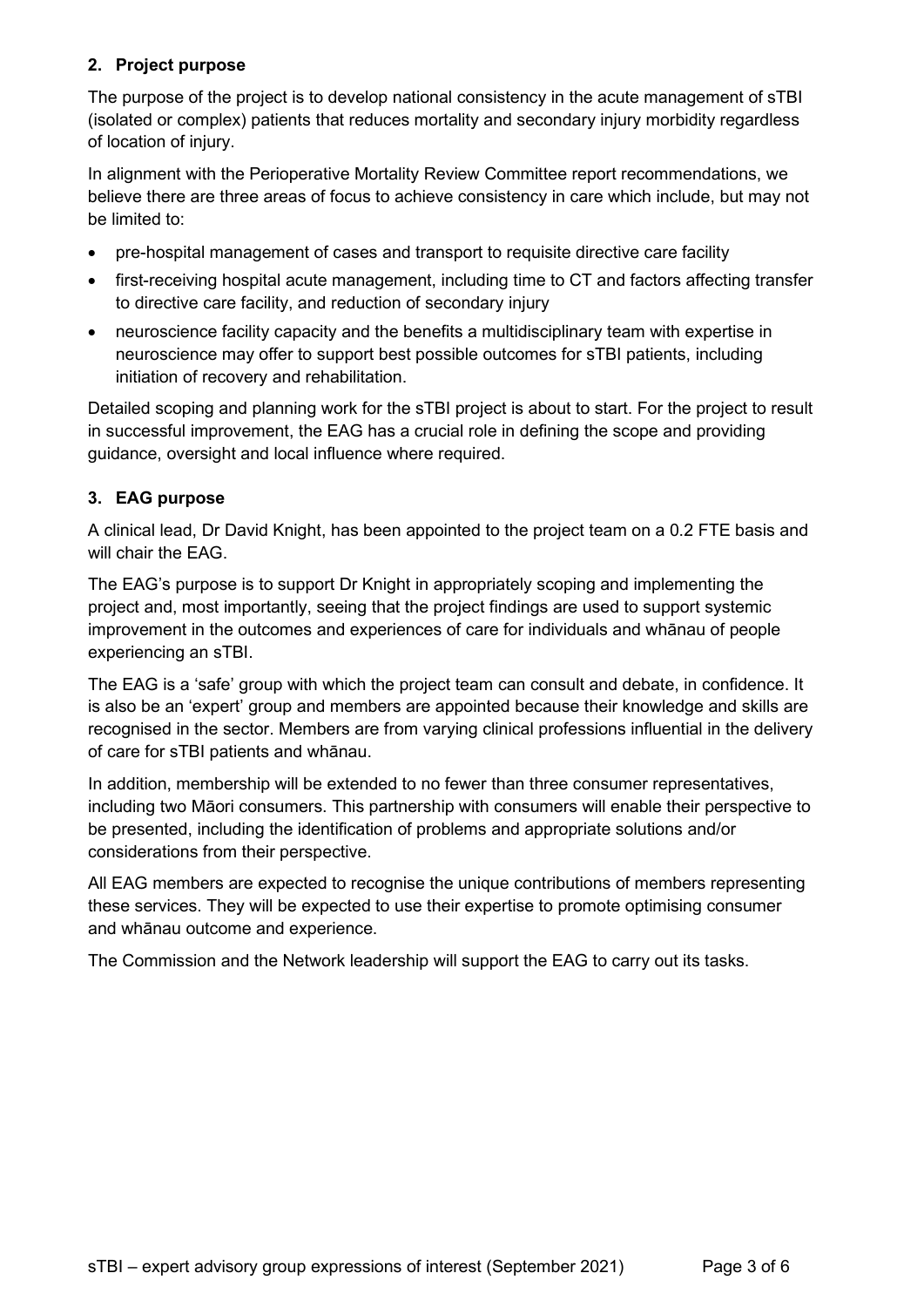## **4. Key tasks**

The key tasks for the EAG are as follows:

- **Provide expert advice** on the interpretation and use of findings from the project and identified opportunities for quality improvement to support patients with an sTBI and their whānau to experience the best possible outcomes of care.
- **Prioritise Te Tiriti o Waitangi** throughout and across the project so that services meet the needs of Māori.
- **Use practical knowledge and expertise** to guide the project team so the project approach is robust and able to be implemented, and will lead to improved outcomes for whānau.
- **Assist with sector engagement** by proactively supporting effective relationships across DHBs at a local, regional and national level.

# **5. Project governance**

The EAG is responsible for providing advice to the Commission via the project lead and trauma programme team. The Commission does not need to accept this advice; in these cases, the Commission will provide the EAG with the rationale.

The trauma programme team will manage the project's governance (ie, via the Commission's internal steering group and via the external ACC‒Commission contract governance group and Network governance group).

# **6. Membership**

The EAG comprises approximately eight clinical members and three non-clinical.

Clinical members will be experts in their respective fields and/or representatives of key stakeholders. They will include, but not be limited to:

- $\bullet$  intensive care small/medium urban hospital
- neurosurgical facility
- emergency department physician
- DHB chief operating officer
- trauma nurse specialist
- allied health member
- intensive care paramedic
- ACC clinical partner.

Additionally, clinical staff from the Commission and the Network will be part of the core project team supporting the EAG. This team will also include non-clinical Commission staff.

Non-clinical EAG members will include consumer and whānau who will share experiences of sTBI to inform improvement opportunities. They will be actively connected to/engaged with the community or group/s they seek to represent. To keep the group small enough to be efficient, members can represent multiple stakeholders or groups.

The EAG may co-opt other representatives to attend meetings on an 'as-required' basis, if there is a need for specialist advice that cannot be met from the existing membership, by prior approval of the EAG chair.

## **7. Responsibilities**

The EAG will conduct its activities in an open and ethical manner. Members are expected to: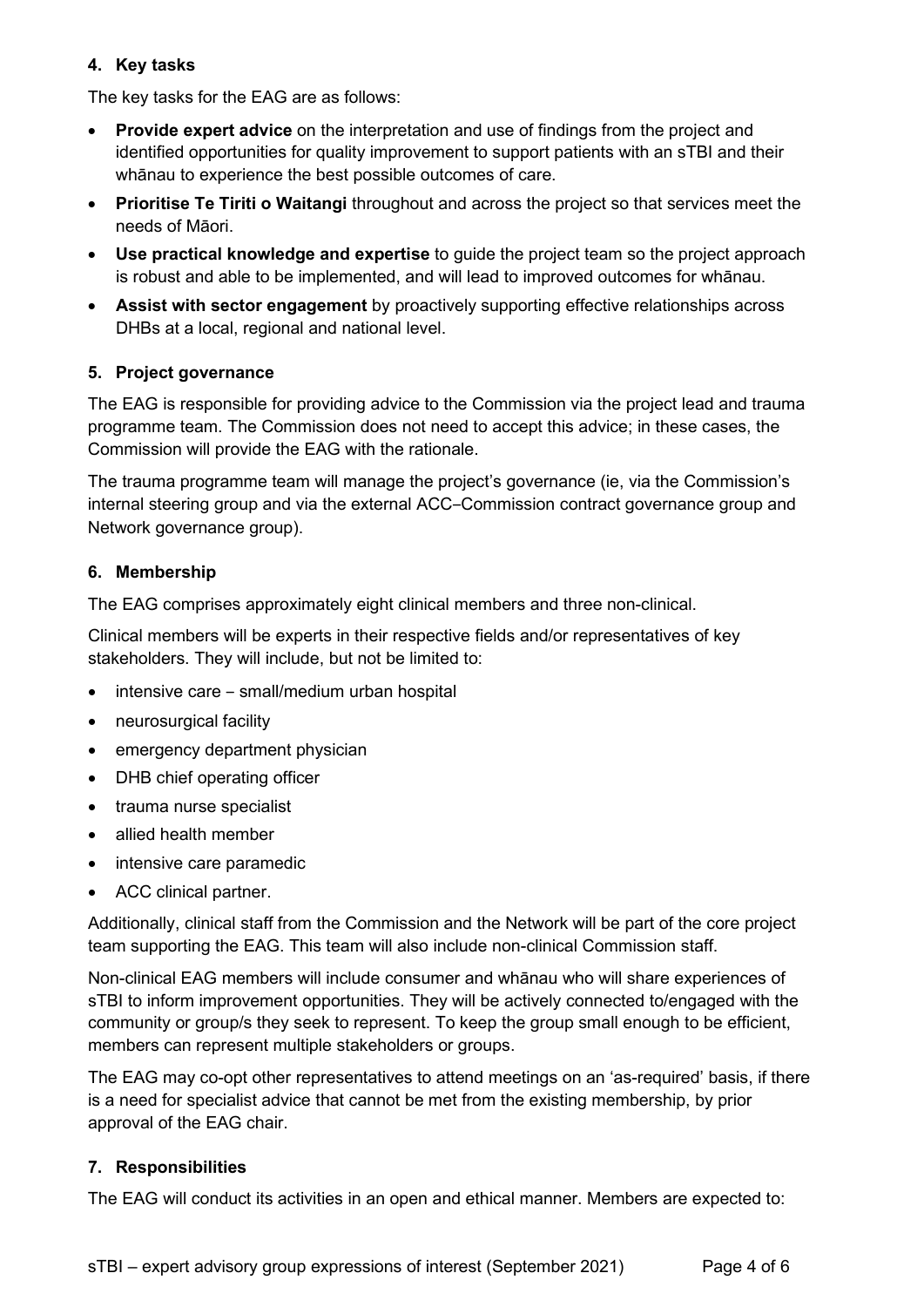- work cooperatively, respecting the views of others with a focus on improving health outcomes and overall system performance as well as improving the experience for health care for consumers and whānau
- work strategically, contributing to a sustainable system of improvement
- act, as a collective group, in the best interests of quality and safety initiatives locally, regionally and nationally
- be a point of liaison with relevant stakeholders, groups and colleges
- make every effort to attend all meetings and devote sufficient time to become familiar with the priorities of the EAG and the wider environment within which it operates
- identify and declare any conflicts of interests (via the conflict of interest register) and manage any conflicts proactively
- refer requests for media comments to the Commission communications director, cc the EAG chair.

### **8. Meetings and decision-making**

- The EAG will meet a minimum of four times, by video-conference or in person.
- A quorum will be a minimum of five members (not from the Network or the Commission).
- Where substantive decisions or recommendations are required, all members will be encouraged to contribute by email.
- Decisions will be made by consensus.

#### **9. Secretariat**

The Commission will provide the secretariat for the group. The responsibilities of the secretariat include:

- preparing and distributing the agenda and associated papers at least five days before meetings
- recording and circulating the minutes no later than a fortnight after meetings
- managing the organisational arrangements for meetings, including flight bookings, venues and audio-visual equipment
- managing the membership appointment process.

## **10. Reporting and communication**

Minutes will be taken at each meeting to record the matters discussed, decisions made, agreed action points and recommendations made.

Key messages from the EAG will be communicated via the Commission and Network's communication channels and mechanisms, such as websites, newsletters and emails to key stakeholders.

Approved versions of the minutes will be published on the Commission's website.

#### **11. Terms and conditions of appointment**

The term of the membership is until end of December 2022. Members are expected to continue their participation in the EAG until the end of December 2022, at which time the EAG role and make-up will be reviewed.

Any member may resign at any time by advising the EAG chair in writing.